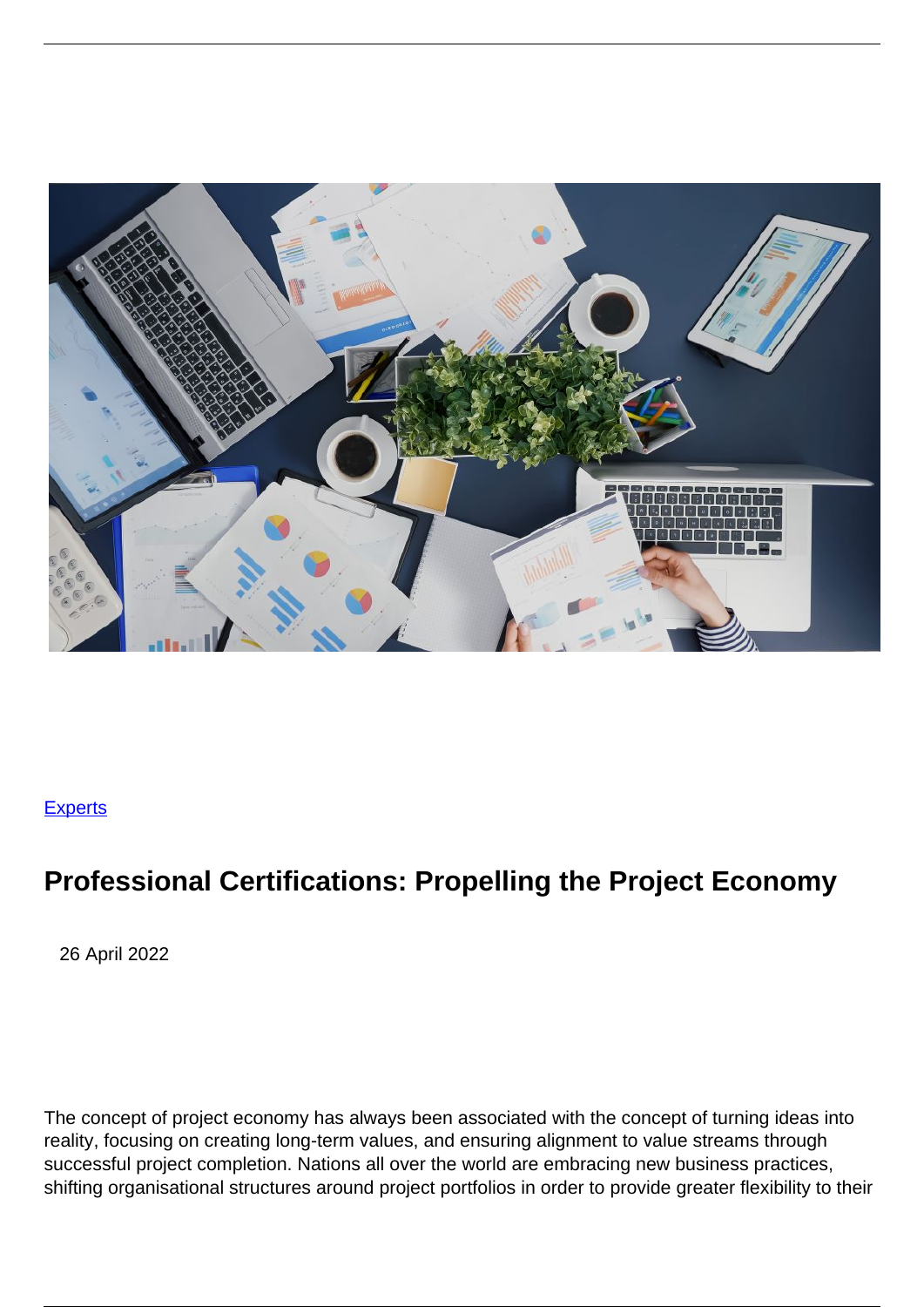stakeholders. The Project Economy has indeed arrived.

Malaysian businesses began to make a paradigm shift towards transforming their business landscapes by implementing project-driven organisational structures, becoming more hyper-agile, and ensuring their project managers strive for better improvements through professional certifications and continuous project management training. These are essentially necessary for their employees to be well versed in project management disciplines and transform the organisation's idea into reality.

The Project Management Institute (PMI®) offers various Project Management Certifications and Microcredentials to recognise the importance of professional growth and expansion in the project management profession.

## **These certifications include, but not limited to, the following:**

- Project Management Professional (PMP®)
- Certified Associate in Project Management (CAPM®)
- PMI Professional in Business Analysis (PMI-PBA®)
- Program Management Professional (PgMP®)
- Portfolio Management Professional (PfMP®)
- PMI Risk Management Professional (PMI-RMP®)
- PMI Scheduling Professional (PMI-SP®)
- PMI Project Management Ready™

Meanwhile, Agile related certifications include:

- Disciplined Agile Scrum Master (DASM) Certification
- PMI Agile Certified Practitioner (PMI-ACP®) Certification
- Disciplined Agile Senior Scrum Master (DASSM) Certification
- Disciplined Agile Value Stream Consultant (DAVSC) Certification
- Disciplined Agile Coach (DAC) Certification

Obtaining these certifications, however, necessitates the fulfilment of certain minimum requirements. The PMP® certification exam requires a four-year degree, 36 months of project management experience, and 35 hours of project management education. The CAPM® certification exam requires a secondary degree (high school diploma, associate's degree, or global equivalent) and 23 hours of project management education completed prior to the exam.

PMP® certification is considered appropriate for working professionals, CAPM® for University students, and PMI Project Management Ready™ for high school and post-secondary students. The Project Management Institute Malaysia Chapter reported 1,048 certified PMP® holders and 76 CAPM® holders in Malaysia as of 5 December 2021. These figures are expected to increase in the future.

The Project Management Institute's (PMI®) latest edition of the Project Management Salary Survey Report (2021) provides a comprehensive insight from over 30,000 respondents in 40 countries, revealing that respondents with a PMP® certification report higher median salaries (16 per cent higher on average) than those without. In Malaysia, Project Management Professional (PMP®) holders earn more than non-PMP certified practitioners (16 per cent higher in annual salary).

These professional credentials are not just in line with the project economy goal but also with the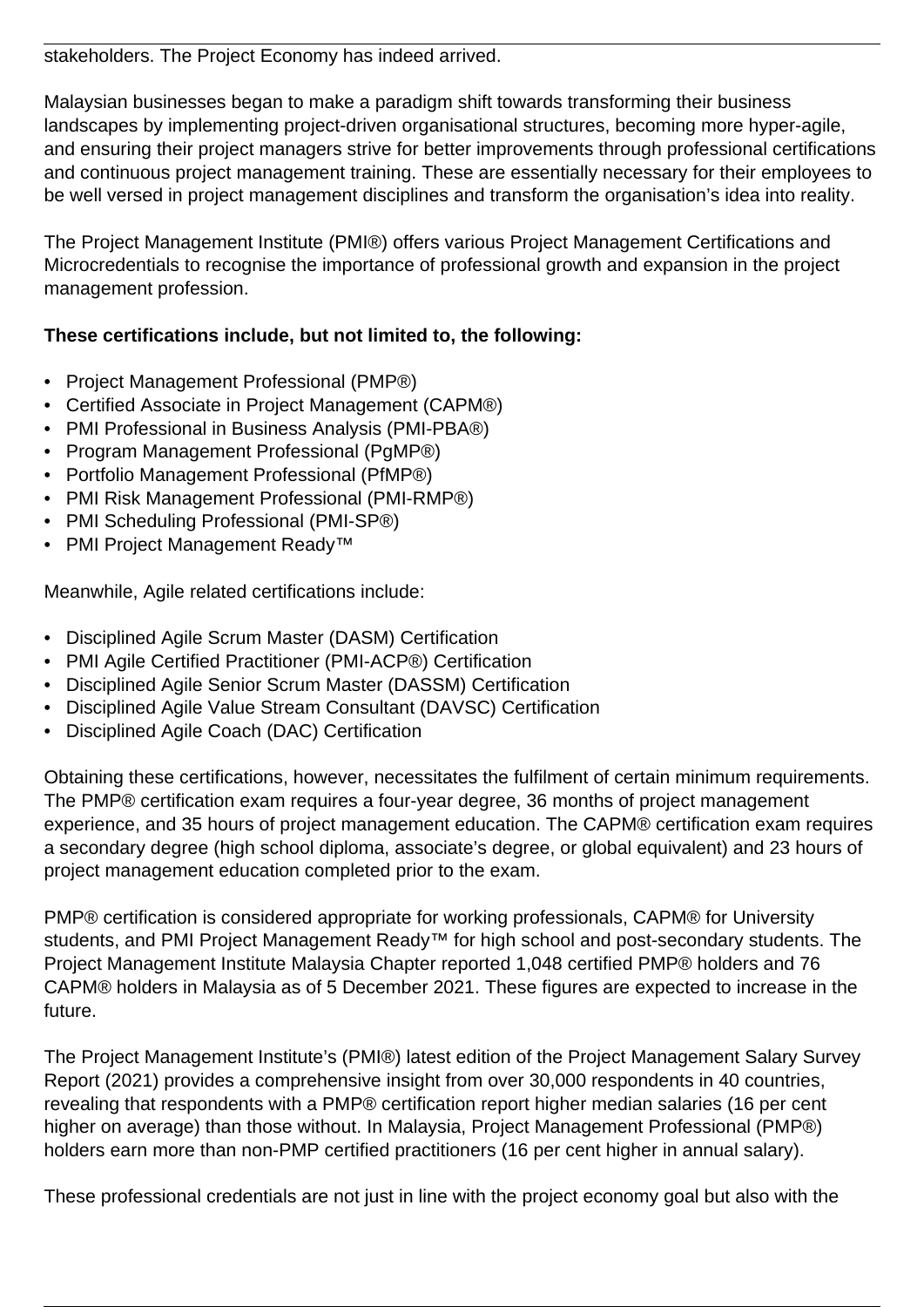United Nations Social Development Goals of human capital development. They assist practitioners in becoming more effective change-makers in their respective organisations. Standardised project management practices yield greater results. The project management qualification benefits technical project management, strategic business management, and leadership. These skills are necessary for entrepreneurship, professional development, and, most importantly, human capital development that meets the needs of the project-based economy while also fitting with the Social Development Goals of promoting education.

Universities and academia play a vital role in developing future project managers through practical initiatives such as the Student Bundle programme, which combines PMI® student membership and the CAPM® exam fee into a single purchase. This allows students to get a head start on their project management career before graduating.

Project Management Certifications significantly impact salary and help practitioners gain significant skills and knowledge to compete in the job market. These certifications provide numerous benefits and advantages to organisations that value project management credentials. Organisations eventually crave skilled project leaders who use cutting-edge project management methods to solve day-to-day and project-to-project issues. Project Management qualifications and credentials assist developing countries, such as Malaysia, in rapidly growing their human capital. Continuous project management certifications help accelerate human capital development according to the SDGs by improving employability, managerial expertise, and entrepreneurial abilities. Employers will recognise students, learners, and practitioners who have a fundamental understanding of project management and are ready to advance as a result of this. In order to advance as experts and practitioners, students and learners must be equipped with the latest project management information, standards, and education. These initiatives contribute significantly to the project economy's financial, societal, and global employment value, propelling it to new heights.



**Dr. Lee Chia Kuang**

**The writer is the Head of Programme (Master of Project Management), Faculty of Industrial Management, Universiti Malaysia Pahang (UMP).**